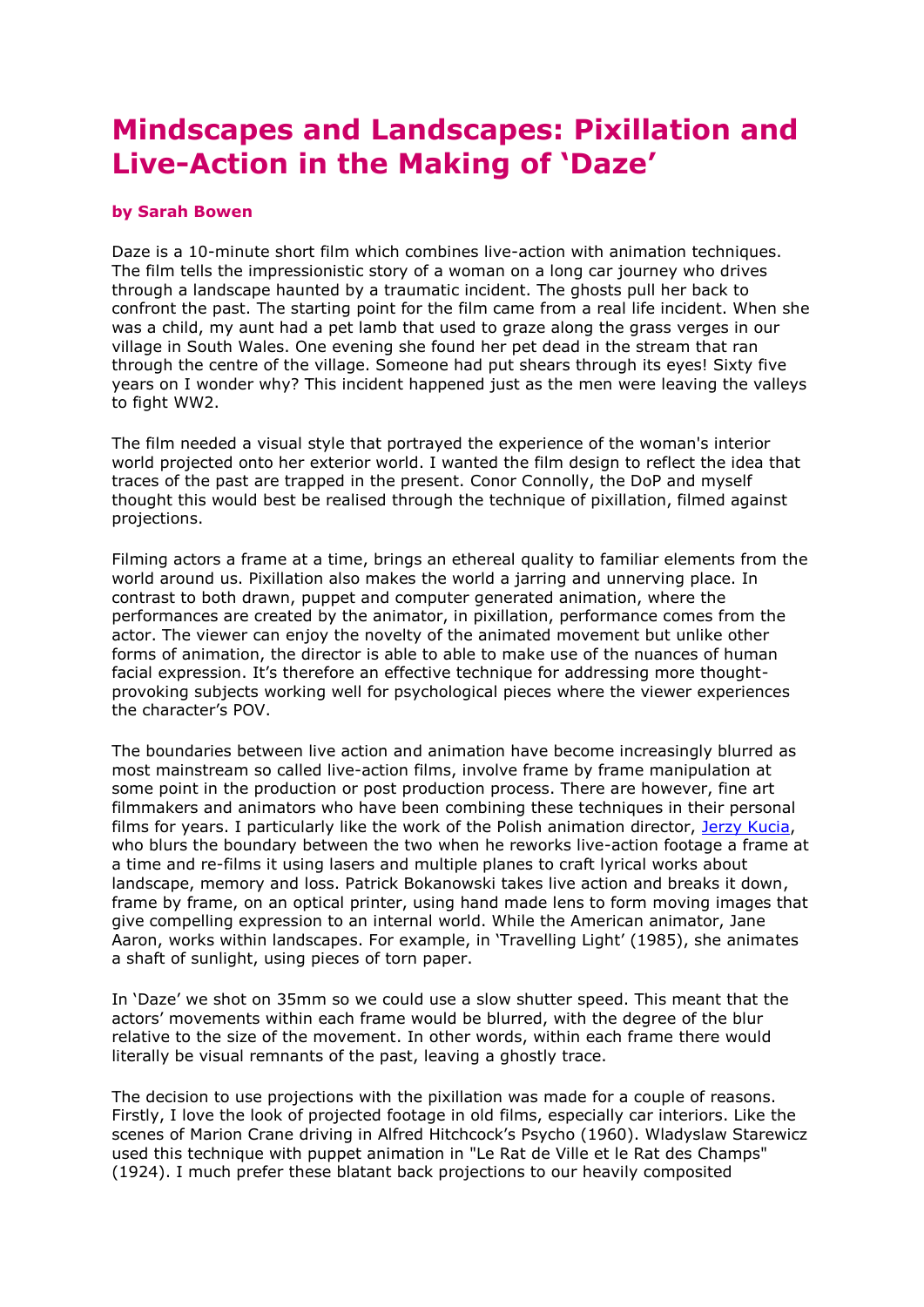contemporary backgrounds that try so hard to hide their construction. Scenes with projected backgrounds have a more resolved quality maybe because the performers and projections are filmed together, so the image is completed in camera. In computer generated backgrounds, the actors and their film environment don't meet until postproduction, which must impact on the overall performance.

Back projection is also nostalgic to contemporary viewers suggesting the passing of time, memories, and the influences of the past on a temporal present. There's that beautiful scene in Andrei Tarkovsky's 'Ivan's Childhood' (1962), when Ivan and his young girl friend are riding on top of an applecart along a tree-lined road. The projected background turns into negatives, signifying memories embedded deep in Ivan's unconscious.

The second reason to choose projection was that I wanted to shoot on location. Of course, stop-frame filming exteriors, means the movement within the landscape and sky is also pixillated. With no control over natural elements there's a race against time to avoid sudden changes in light. The resulting footage is of a landscape in constant flux.

In the Orbital music video, 'The Box' (1996), directed by Jens Benstock, Luke Losey and [Jonathan Charles,](http://www.dfiefoe.co.uk/index01.htm) Tilda Swinton is filmed a frame at a time, moving slowly through a cityscape. The city seems transient and dreamlike, as she moves amongst the trails of tail lights and flickering traffic lights. The viewer experiences her perception of an uncertain and temporal world. In Matt Hulse's 'Hotel Central' (2000), the main character is static within the erratic pixillated landscape. The viewer identifies with the character's hallucinatory POV.

In 'Daze', however, I wanted the landscape in to remain a constant, with the evanescent characters in transit. In other words, for the landscape to be the connecting point between the world of the viewer and the world within the film.

The production was split into three main processes. Our greatest technical challenge was integrating these three areas of expertise into one coherent visual language. We began with a week's shoot in the Brecon Beacons in March where we spent seven days, wrapped up like Arctic explorers and filming between heavy downpours. Here the live action sequences and the backgrounds for projections were filmed. The live action location sequences were shot on 35mm with the interiors and the night scenes lit using only fire and marine flares. We were lucky to have Digby B. Milner, the chief pyrotechnic technician on the last Star Wars film, to orchestrate the special effects lighting.



The video footage for projection was shot using a hand held sled onto which two digital video cameras were fixed, so that their frames overlapped by 5%.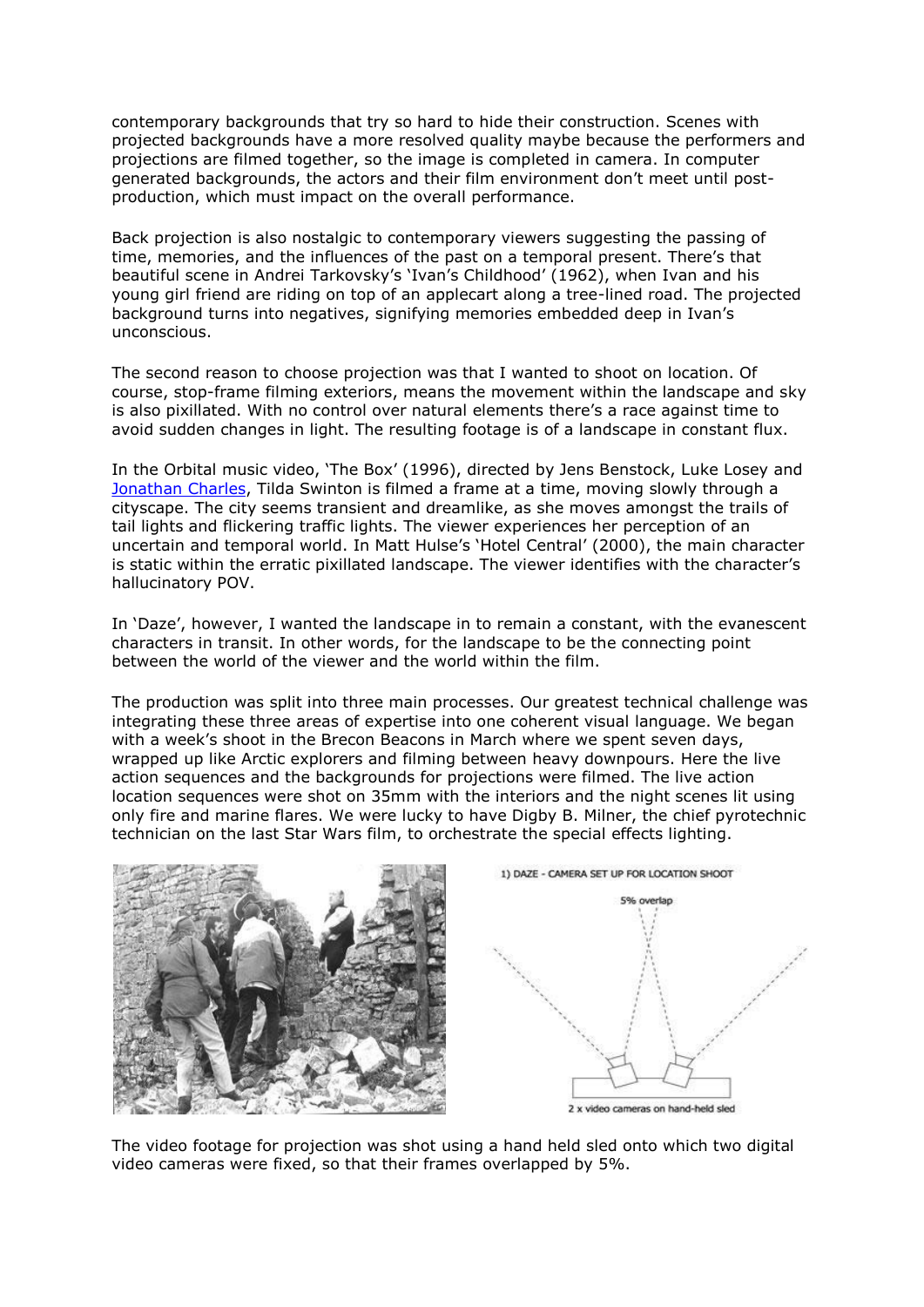The view from the car windows, for the car interiors, were shot by strapping a digital video camera to the front, back and one side of a car.

The second of the processes began with an edit of the video material. I worked with the editor from the earliest stages, as the footage from the location shoot had to be quite tightly cut before it was art-worked. Pixillation is so labour intensive I could not rely on 'safe' coverage to pull the film together. Each shot had to be a jigsaw piece, perfectly fitting the shot on each side of it to reveal the finished picture. We put the edited video footage through Avid Media Illusion at Ealing Studios, where I spent three weeks artworking and compositing in preparation for the front and back projection. The third and main process was a pixillation shoot. The material was projected, via computer a frame at a time onto a curved screen.



The actors performed in front of the screen and were re-filmed on 35mm, a frame at a time, using the slow shutter speed.



For the car interiors, we cut the car up, to make room for the tracking and the camera. As the camera moved in single increments around the actor, we dismantled the car and rebuilt the part in frame. This was only possible by filming a frame at a time. The art worked landscapes were back-projected, also at a frame at a time, onto the car windows.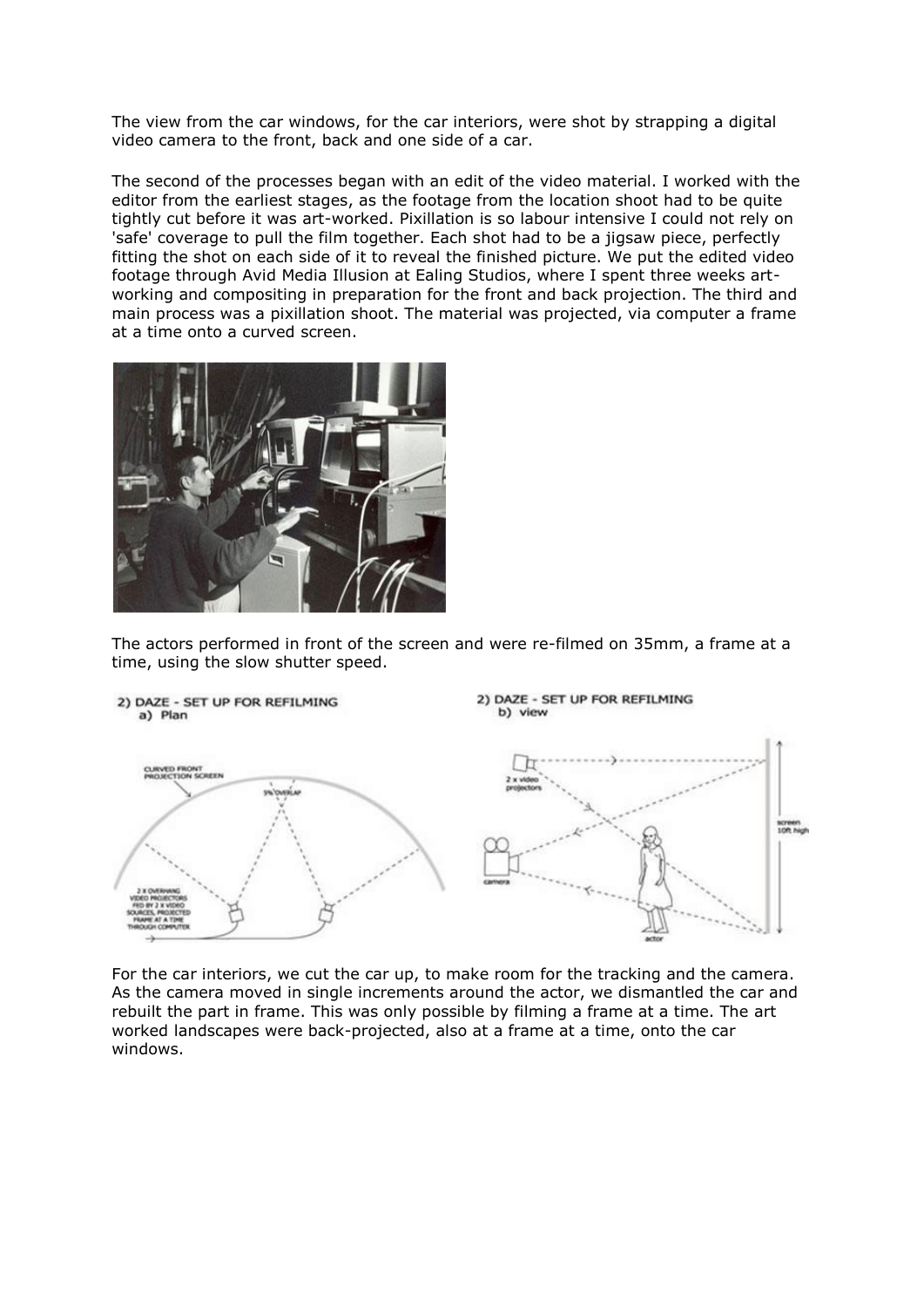

It was a gruelling experience for the actors requiring stamina and physical discipline. A shot lasting just a few seconds on screen could take over an hour to shoot. Obviously this technique was going to impact on performances which needed to be extremely controlled. But with such concentration comes a strong internal piece. The most poignant pixillated films I have ever seen was *[One Year Performance Piece 1980-1981](http://www.werkleitz.de/events/biennale2000/E/katalog/hsieh.html)  [\(1981\)](http://www.werkleitz.de/events/biennale2000/E/katalog/hsieh.html)* made by the performance artist Tehching Hsieh, who punched a time clock in his studio, every hour, on the hour, for one year. With a 16mm camera, he shot one frame of himself immediately after he had punched his time card. To help illustrate the time process he began the performance with his head shaved and allowed it to grow back naturally over the year. The intensity of his finished film was, I believe, the result of his unreserved intentionality in each and every 1/24th of a second.

Casting the right kind of people for 'Daze' was extremely important. We needed actors who could tolerate long working hours, moving in increments of 1/12th of a second. The woman in the car, Sarah Allely, is a dancer. The girl, Tabitha Francis, was an exceptionally focused seven year old.



The 'Fire-Boys' included Bob Smith a dancer, previously with the Ballet Rambert, and [Jan Knightley](http://www.volcanotheatre.co.uk/Biogs/janknightley.htm) an actor experienced in physical theatre.